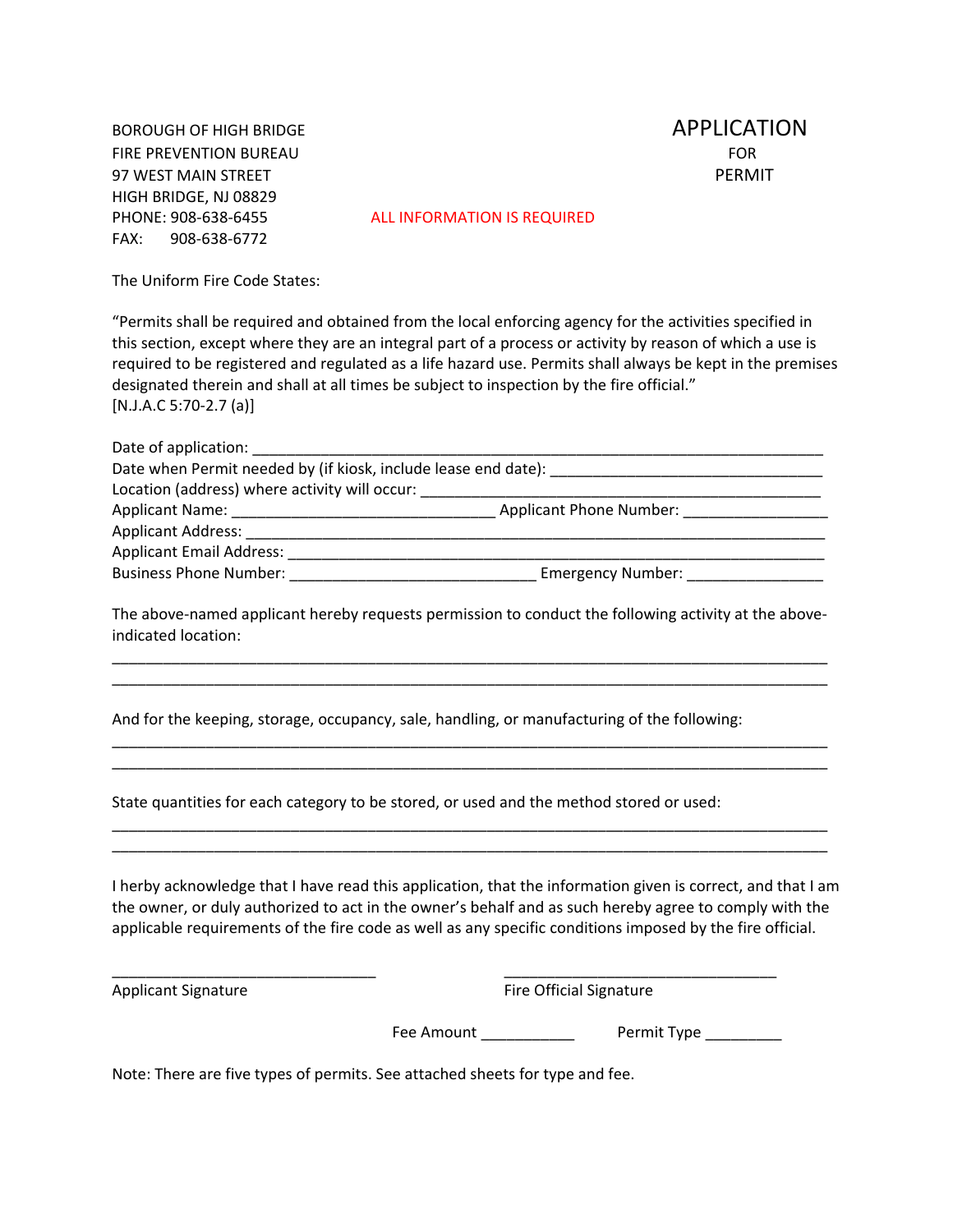Fire Permit Types

Type 1 Permit ‐\$54.00

## Bonfires

 The use of a torch or flame‐producing device to remove paint from, or seal membrane roofs on, any building or structure.

The occasional use of any non-residential occupancy other than Use Groups F, H or S for group overnight stays of persons over 2 ½ years of age, in accordance with Section F‐709.0 of the Fire Prevention Code.

 Individual portable kiosks or displays when erected in a covered mall for a period of less than 90 days, and when not covered by a Type 2 permit.

 The use of any open flame or flame producing device, in connection with any public gathering, for purpose of entertainment, amusement or recreation.

 Welding and cutting operations except where the welding and cutting is performed in areas approved for welding and is registered as a type B Life Hazard use.

 The possession or use of explosives or blasting agents, other than model rocketry engines regulated under N.J.A.C. 12:194.

 The use of any open flame or flame‐producing device in connection with the training of non‐fire service personnel in fire suppression or extinguishment procedures.

 The occasional use in any building of a multipurpose room, with a maximum permitted occupancy of 100 or more for amusement, entertainment or mercantile type purpose.

 The storage or handling of Class I flammable liquids in closed containers of aggregate amounts of more than 10 gallons, but not more than 660 gallons inside a building, or more than 60 gallons, but not more than 660 gallons outside a building.

 The storage or handling of Class II or IIIA combustible liquids in closed containers of aggregate amounts of more than 25 gallons, but not more than 660 gallons inside a building, or more than 60 gallons, but not more than 660 gallons outside a building.

 Any permanent cooking operation that requires a suppression system in accordance with N.J.A.C. 5:70-4.7(g) and is not defined as a life hazard use in accordance with N.J.A.C. 5:70-2.4.

 The use as a place of public assembly, for a total of not more than 15 days in a calendar year, of a building classified as a commercial farm building under the Uniform Construction Code.

 The erection, operation, or maintenance of any tent, tensioned membrane structure, or canopy, excluding those used for recreational camping purposes, that meets the criteria in (a)3xv(1) or (2) below shall require a Type 1 Permit.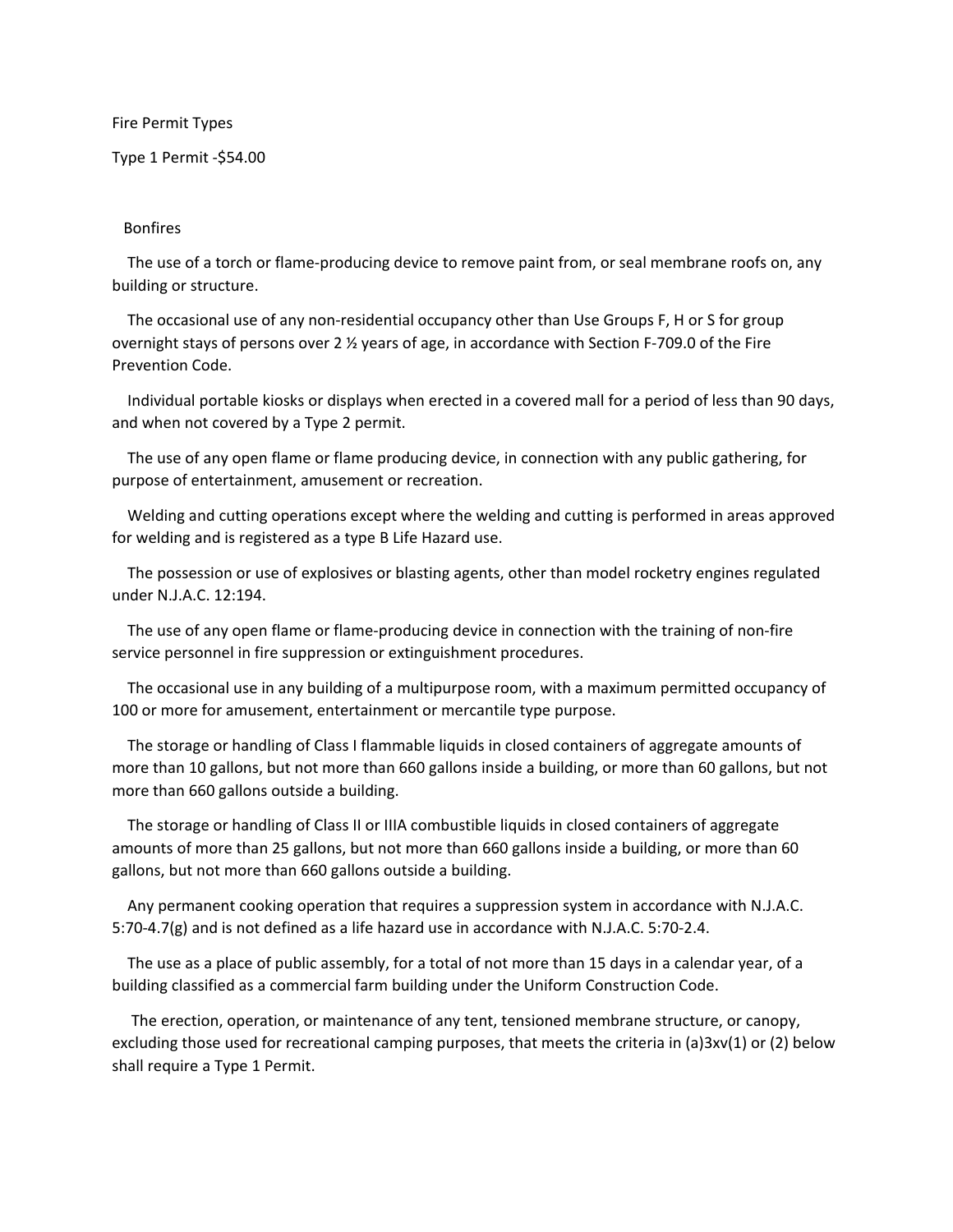Type 2 Permit ‐\$214.00

 Bowling lane resurfacing and bowling pin refinishing involving the use and application of flammable liquids or materials.

Fumigation or thermal insecticide fogging.

Carnivals and circuses employing mobile structure used for human occupancy.

The use of a covered mall in any of the following manners:

 (a)Placing or constructing temporary kiosks, display booths, concession equipment or the like in more than 25 percent of the common area of the mall;

(b)Temporarily using the mall as a place of assembly;

(c)Using open flame or flame devices;

(d)Displaying liquid or gas fueled powered equipment;

 (e)Using liquefied petroleum gas, liquefied natural gas, and compressed flammable gas in containers exceeding 5 pound capacity.

Storage outside of buildings of LP‐gas cylinders when part of a cylinder exchange program.

Type 3 Permit ‐\$427. 00

 Industrial processing ovens or furnaces operating at approximately atmospheric pressure and temperature not exceeding 1400 degrees Fahrenheit which are heated with oil and gas fuel or which contain flammable vapors from the product being processed.

Any wrecking yard or junk yard.

The storage or discharge of fireworks.

Type 4 Permit ‐\$641.00

 Storage or use at normal temperature and pressure of more than 2000 cubic feet of flammable compressed gas or 6000 cubic feet or non‐flammable compressed gas.

 The production or sale of cryogenic liquids; the storage or use of more than 10 gallons of liquid oxygen, flammable cryogenic liquids or cryogenic oxidizers; or the storage of more than 500 gallons of non‐flammable, non‐toxic, cryogenic liquids.